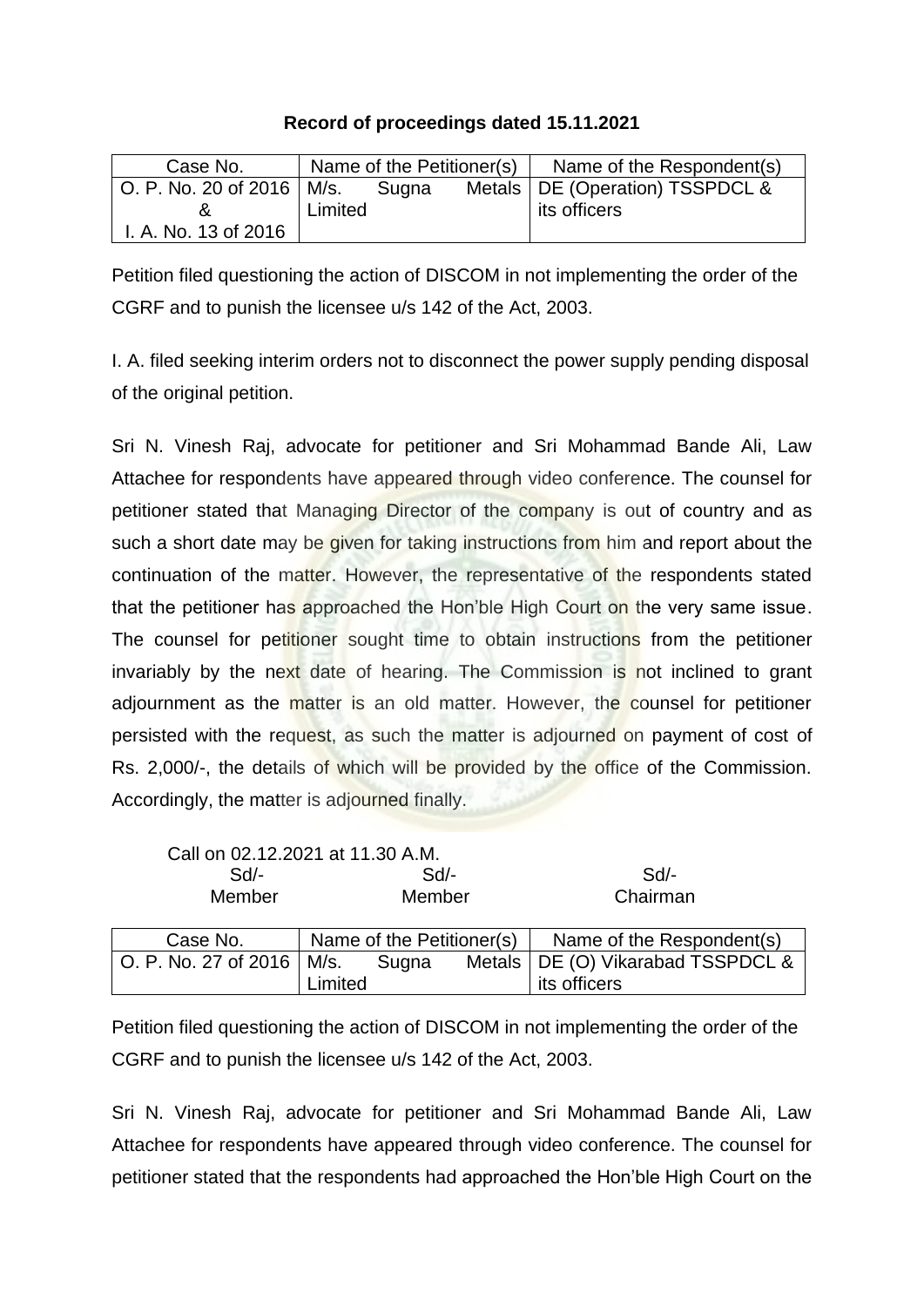very same issue and obtained orders from the Hon'ble High Court. The representative of the respondents stated that the matter is connected to O. P. No. 20 of 2016. In view of the adjournment of O. P. No. 20 of 2016, this matter is also adjourned.

| $\sim$ | . .                                      | . . |        | . . |          |  |
|--------|------------------------------------------|-----|--------|-----|----------|--|
|        | Member                                   |     | Member |     | Chairman |  |
|        | Call on 02.12.2021 at 11.30 A.M.<br>Sd/- |     | Sd/-   |     | Sd       |  |
|        |                                          |     |        |     |          |  |

| Case No.                    |         |       | Name of the Petitioner(s) | Name of the Respondent(s)       |
|-----------------------------|---------|-------|---------------------------|---------------------------------|
| O. P. No. 70 of 2018   M/s. | Limited | Sugna |                           | Metals   TSSPDCL & its officers |

Petition filed seeking directions to readjust the open access demand and to punish the licensee for not refunding the excess amount collected towards charges.

Sri N. Vinesh Raj, advocate for petitioner and Sri Mohammad Bande Ali, Law Attachee for respondents have appeared through video conference. The counsel for petitioner stated that he is ready to argue the matter. The representative of the respondents stated that this matter goes along with O. P. No. 20 of 2016. As the matters of the petitioner in O. P. Nos. 20 of 2016 and 27 of 2016 have been adjourned, this matter is also adjourned.

|                      | Call on 02.12.2021 at 11.30 A.M. |                                |
|----------------------|----------------------------------|--------------------------------|
| Sd                   | $Sd$ -                           | Sd                             |
| Member               | Member                           | Chairman                       |
|                      |                                  |                                |
| Case No.             | Name of the Petitioner(s)        | Name of the Respondent(s)      |
| O. P. No. 24 of 2021 | M/s. Prashanth Narayan G         | <b>TSSPDCL &amp; TSTRANSCO</b> |
|                      | (PNG)                            |                                |

Petition filed seeking the energy generated fed into the grid for the period before open access as deemed purchase of licensee or pay for the same.

Sri. Sreedhar, advocate representing Sri Challa Gunaranjan, Advocate for petitioner and Sri Mohammad Bande Ali, Law Attachee for respondents have appeared through video conference. The advocate representing the counsel for petitioner stated that he needs further time to file rejoinder in the matter. Accordingly, the matter may be adjourned to any other date. The Commission directs the advocate representing the counsel for petitioner that the rejoinder shall invariably be filed by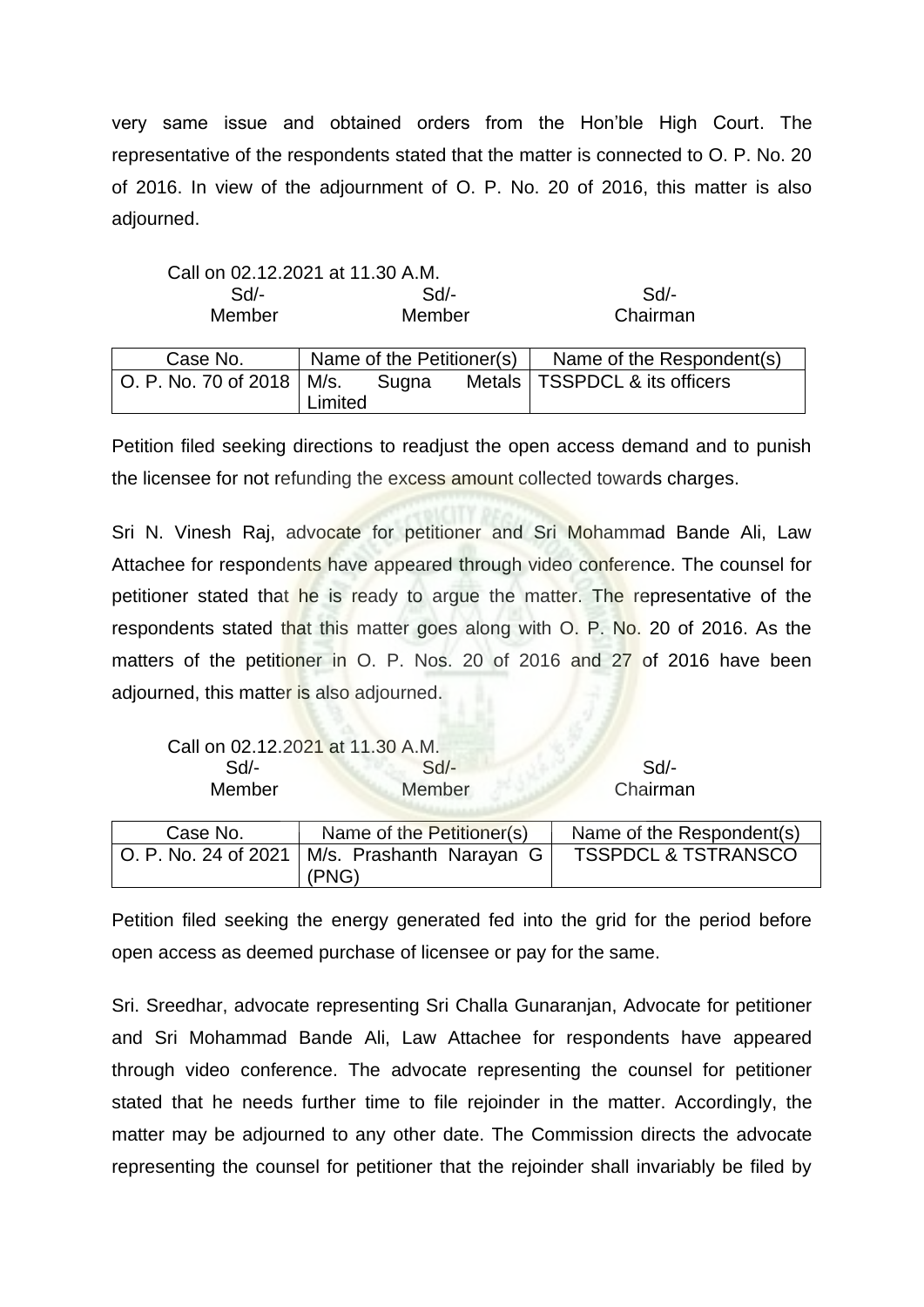the next date of hearing duly serving the same to the respondent through email or in physical form. Accordingly, the matter is adjourned.

|                      | Call on 02.12.2021 at 11.30 AM. |                           |                                      |  |
|----------------------|---------------------------------|---------------------------|--------------------------------------|--|
| $Sd$ -               | $Sd$ -                          |                           |                                      |  |
| Member               | Member                          | Chairman                  |                                      |  |
|                      |                                 |                           |                                      |  |
| Case No.             | Name of the Petitioner(s)       | Name of the Respondent(s) |                                      |  |
| O. P. No. 37 of 2021 | M/s. BVM<br>&<br>Energy         |                           | <b>TSTRANSCO &amp; TSSPDCL &amp;</b> |  |
|                      | Residency Pvt. Ltd.             | its officers              |                                      |  |

Petition filed seeking the energy generated fed into the grid for the period before open access as deemed purchase of licensee or pay for the same.

Sri. Sreedhar, advocate representing Sri. Challa Gunaranjan, Advocate for petitioner and Sri Mohammad Bande Ali, Law Attachee for respondents have appeared through video conference. The advocate representing the counsel for petitioner stated that the rejoinder has been filed by sending it through email. However, the representative of the respondents stated that certain pages (page 4 and 5) of the rejoinder are missing in the email copy. The Commission directed the counsel for petitioner to furnish the missing pages to the respondents. The representative of the respondents sought adjournment to go through the rejoinder. In view of the request of the respondents and no objection from the counsel for petitioner, the matter is adjourned.

|                      | Call on 02.12.2021 at 11.30 A.M.         |                           |
|----------------------|------------------------------------------|---------------------------|
| Sd/-                 | Sd                                       | Sd/-                      |
| Member               | Member                                   | Chairman                  |
|                      |                                          |                           |
| Case No.             | Name of the Petitioner(s)                | Name of the Respondent(s) |
| I. A. No. 13 of 2019 | M/s. VBC Ferro Alloys   TSSPDCL & SE (O) |                           |
| ın                   | Limited                                  | Sangareddy TSSPDCL        |
| O. P. No. 4 of 2013  |                                          |                           |

Application filed seeking revisiting the conditions stipulated in the retail supply tariff order for FY 2013-14 for category of HT-I (B) consumers.

Sri. Sreedhar, advocate representing Sri Challa Gunaranjan, Advocate for applicant and Sri Mohammad Bande Ali, Law Attachee for respondents have appeared through video conference. The advocate representing the counsel for applicant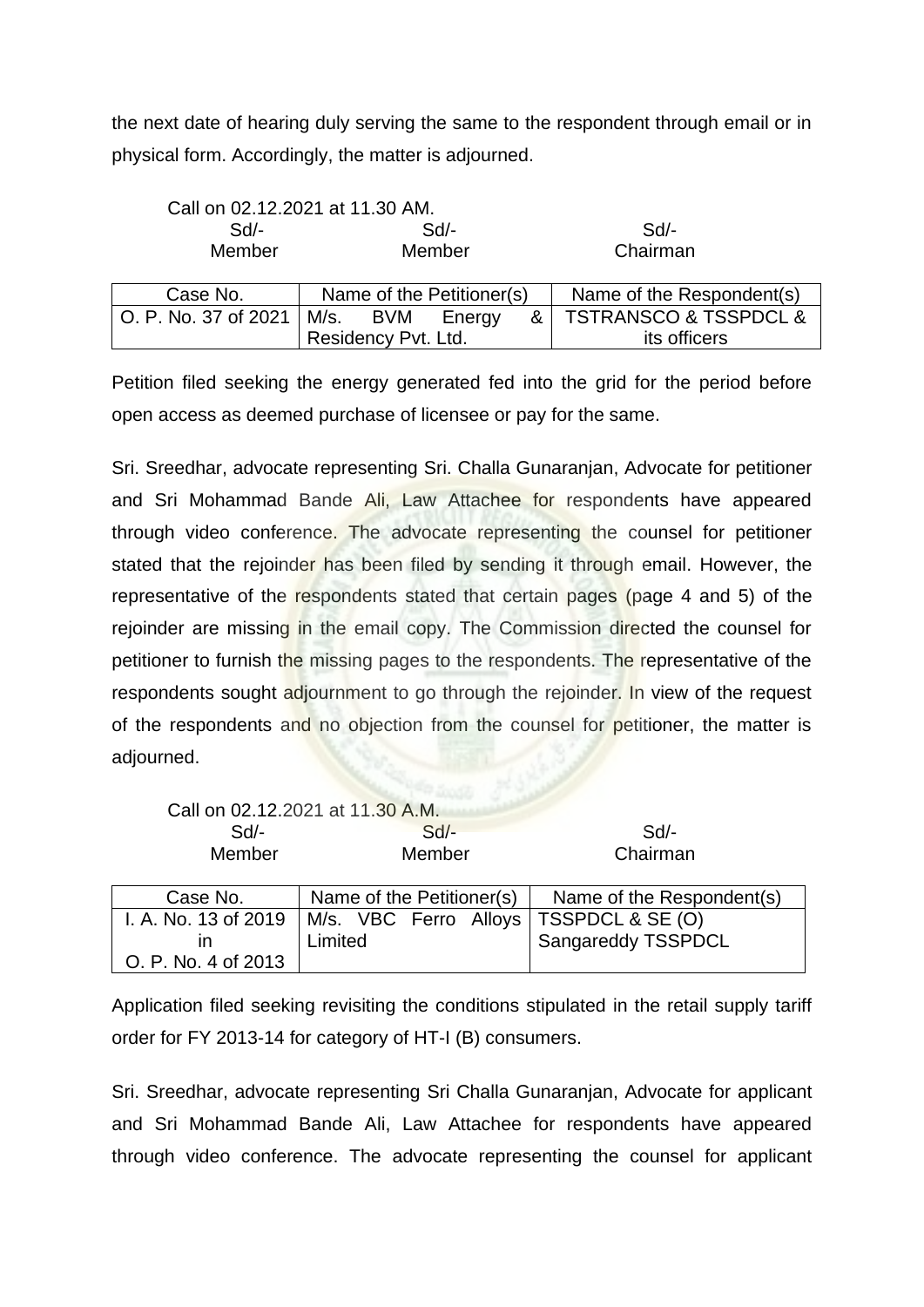stated that the application is old one and need to be heard. However, he sought time to make submissions in the matter on any other date. The representative of the respondents has no objection. Accordingly, the matter is adjourned.

|  |  |  | Call on 13.12.2021 at 11.30 A.M. |
|--|--|--|----------------------------------|
|--|--|--|----------------------------------|

| Sd<br>Member         | $Sd$ -<br>Member                         | $Sd$ -<br>Chairman        |
|----------------------|------------------------------------------|---------------------------|
| Case No.             | Name of the Petitioner(s)                | Name of the Respondent(s) |
| I. A. No. 14 of 2019 | M/s. VBC Ferro Alloys   TSSPDCL & SE (O) |                           |
| ın                   | Limited                                  | Sangareddy TSSPDCL        |
| O. P. No. 4 of 2012  |                                          |                           |

Application filed seeking revisiting the conditions stipulated in the retail supply tariff order for FY 2012-13 for category of HT-I (B) consumers.

Sri. Sreedhar, advocate representing Sri Challa Gunaranjan, Advocate for applicant and Sri Mohammad Bande Ali, Law Attachee for respondents have appeared through video conference. The advocate representing the counsel for applicant stated that the application is old one and need to be heard. However, he sought time to make submissions in the matter on any other date. The representative of the respondents has no objection. Accordingly, the matter is adjourned.

Call on 13.12.2021 at 11.30 A.M.

| Sd/-   |        | Sd/-     |
|--------|--------|----------|
| Member | Member | Chairman |

| Case No.                  |         | Name of the Petitioner(s) | Name of the Respondent(s)                |
|---------------------------|---------|---------------------------|------------------------------------------|
| I. A. (SR) No. 28 of 2019 |         |                           | M/s. VBC Ferro Alloys   TSSPDCL & SE (O) |
|                           | Limited |                           | Sangareddy TSSPDCL                       |
| O. P. No. 21 of 2017      |         |                           |                                          |

Application filed seeking revisiting the conditions stipulated in the retail supply tariff order for FY 2018-19 for category of HT-I (B) consumers.

Sri. Sreedhar, advocate representing Sri Challa Gunaranjan, Advocate for applicant and Sri Mohammad Bande Ali, Law Attachee for respondents have appeared through video conference. The advocate representing the counsel for applicant stated that the application is old one and need to be heard. However, he sought time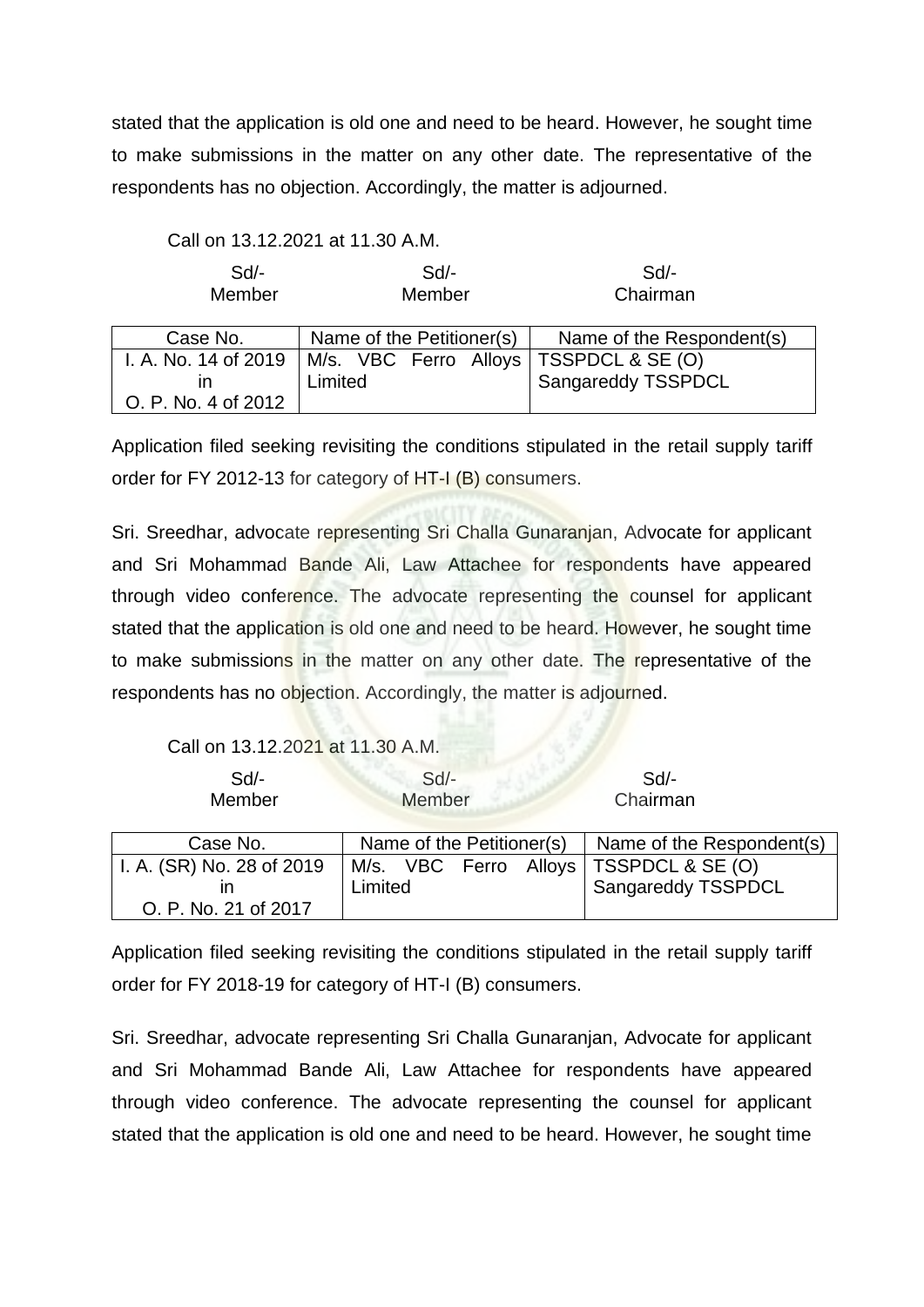to make submissions in the matter on any other date. The representative of the respondents has no objection. Accordingly, the matter is adjourned.

Call on 13.12.2021 at 11.30 A.M.

| Sd/-   | Sd/-   | Sd       |
|--------|--------|----------|
| Member | Member | Chairman |

| Case No.                 |               | Name of the Petitioner(s)   Name of the Respondent(s) |  |
|--------------------------|---------------|-------------------------------------------------------|--|
| O. P. (SR) No. 8 of 2021 |               | M/s. Sneha Renewable   Prl. Secretary to GoTS,        |  |
|                          | Energies Ltd. | Energy Dept., TSSPDCL &                               |  |
| I. A. (SR) No. 9 of 2021 |               | <b>TSTRANSCO</b>                                      |  |

Petition filed seeking directions to enter into PPA by fixing tariff at Rs. 5/- per unit.

I. A. filed seeking interim directions to purchase power from the petitioner on payment of average pooled purchase costs till the disposal of the petition.

Ms. P. Lakshmi, advocate for petitioner sought to appear through video conference, however, while the Commission was proceeding with the matter, she could not establish her link to the Commission. However, the Commission considering the situation, agreed to adjourn the hearing on the submission of the office.

Call on 02.12.2021 at 11.30 A.M.

| Sd/-     | $Sd$ - | Sd/-                                             |
|----------|--------|--------------------------------------------------|
| Member   | Member | Chairman                                         |
| ∩N Ase ∩ |        | Name of the Petitioner(s) Name of the Respondent |

| Case No.                                                                  |         |  |  | Name of the Petitioner(s) Name of the Respondent(s) |
|---------------------------------------------------------------------------|---------|--|--|-----------------------------------------------------|
| O. P. (SR) No. 31 of 2021   M/s. Sri Sai Ram Ice   TSSPDCL & its officers | Factory |  |  |                                                     |

Petition filed seeking refund of the amounts paid towards electricity charges and punishing the respondents for non-compliance of the order of the Ombudsman U/s 146 of the Act, 2003.

Sri Y. R. Sexsena, advocate for petitioner sought to appear through video conference, however, while the Commission was proceeding with the matter, he could not establish his link to the Commission. The representative of the licensee, who is not on notice in this matter, stated that the matter is listed for hearing before the Hon'ble High Court today and further developments will be known after hearing of the matter. In view of the position obtaining regarding the appearance of the